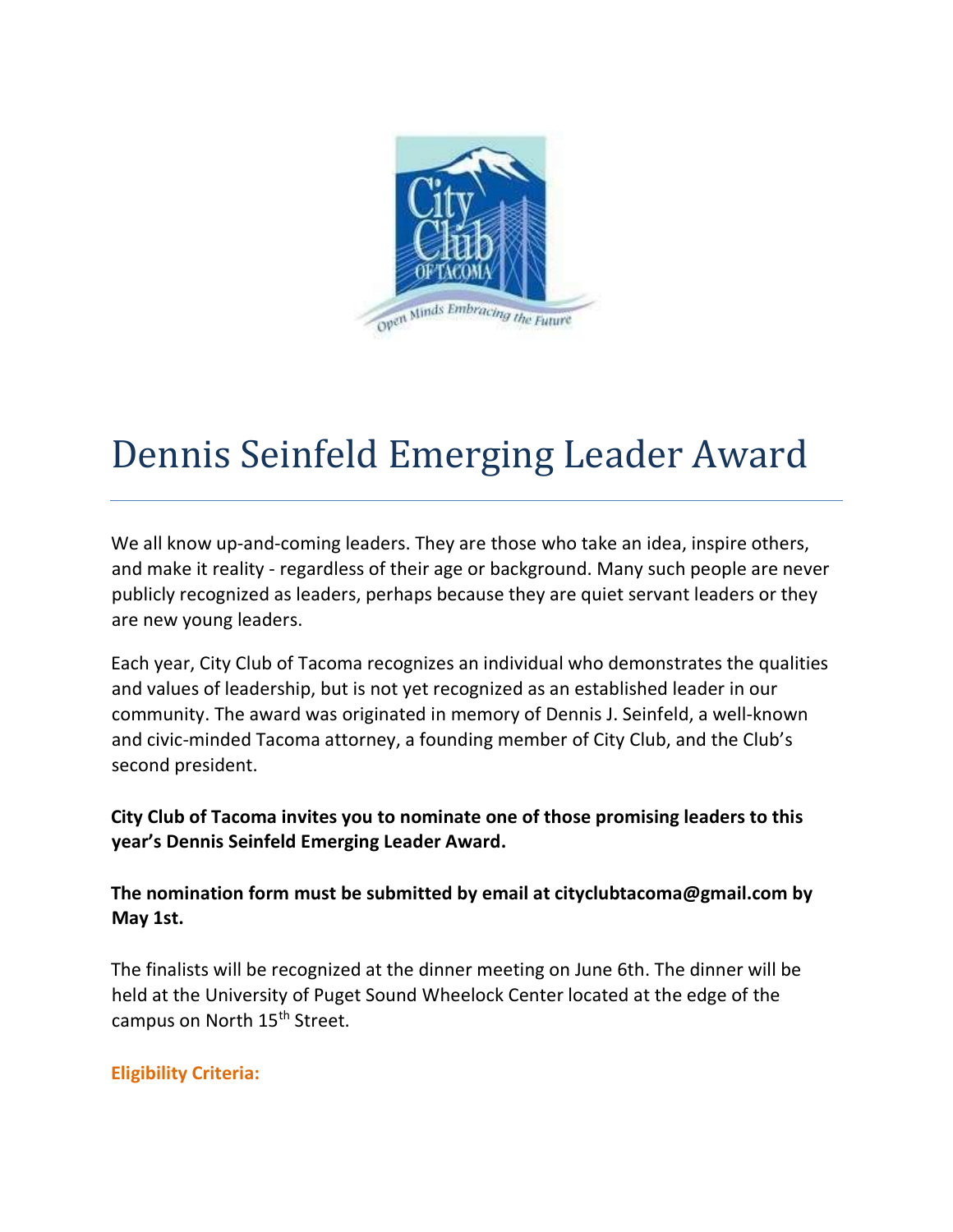Anyone who is living, working, or volunteering in the Tacoma-Pierce County area, including previous nominees is eligible to be nominated.

### Judging Characteristics:

Personal qualities:

- Respected
- Visionary
- Enthusiastic
- Inspirational
- Sincerity
- Optimistic
- Open-minded
- Committed
- • Collaborative
- • Decisive
- Results oriented

#### Skills:

- Inspire enthusiasm
- Communicates well
- Demonstrates potential
- Engages in contemporary
- Develops common vision social issues
- Builds consensus Follows through

#### Value:

- Honesty Selfless
- Integrity Loyalty

#### Point of Contact:

Should you have any questions regarding the application, please contact Seinfeld Award Committee Chair, Elizabeth Burris at 253-228-0985.

#### Important Dates:

| Nomination form deadline: | May 1st  |
|---------------------------|----------|
| Winners notified:         | May 8th  |
| <b>Awards Ceremony:</b>   | June 6th |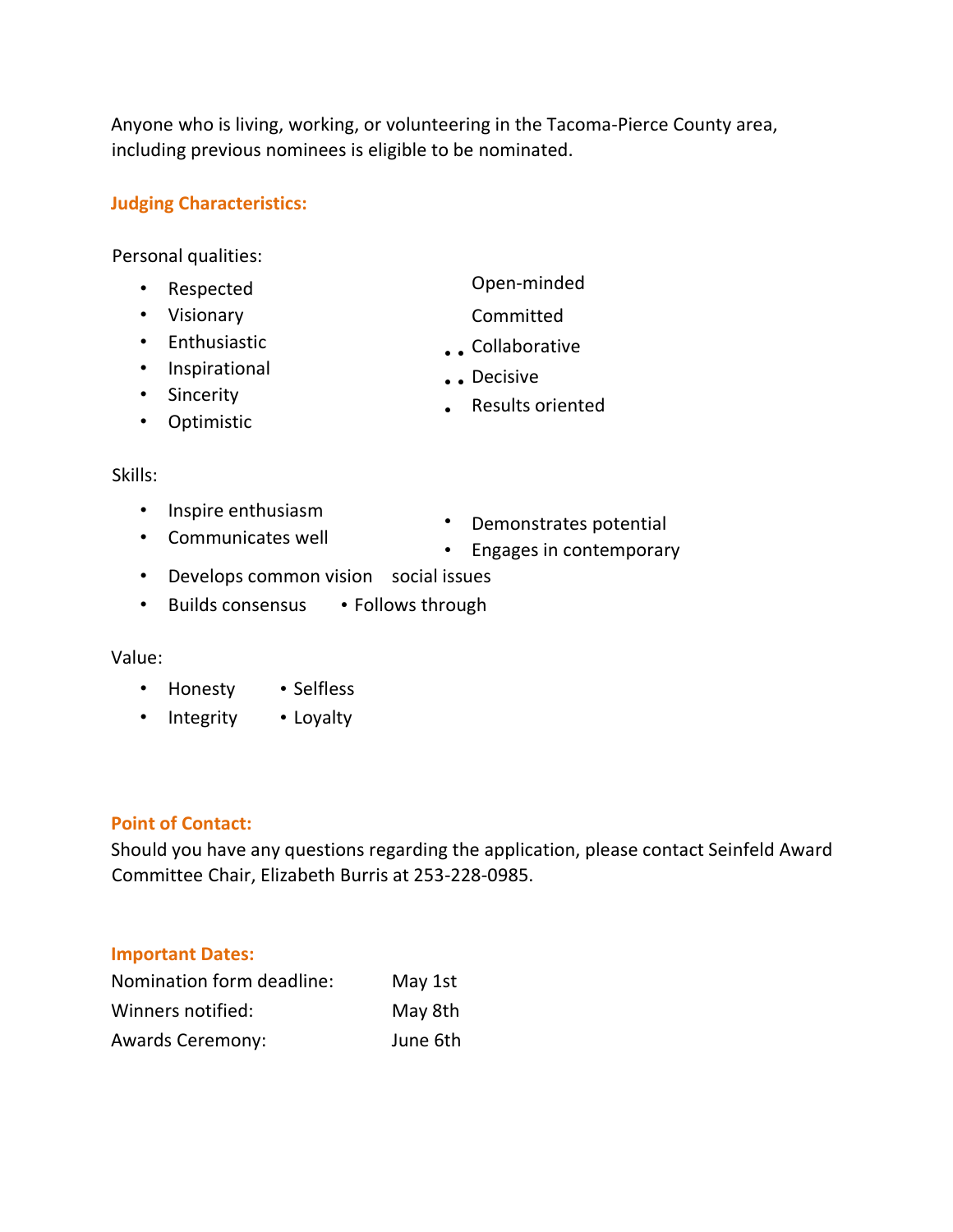# NominationForm

| Nominee's contact information |
|-------------------------------|
| Nominee Name                  |
| Occupation                    |
| <b>Company Name</b>           |
| (if applicable)               |
| Address                       |
| Phone                         |
| Email                         |

| Nominator's contact information |
|---------------------------------|
| Nominator's name                |
| Occupation                      |
| <b>Company Name</b>             |
| (if applicable)                 |
| Address                         |
| Phone                           |
| Email                           |